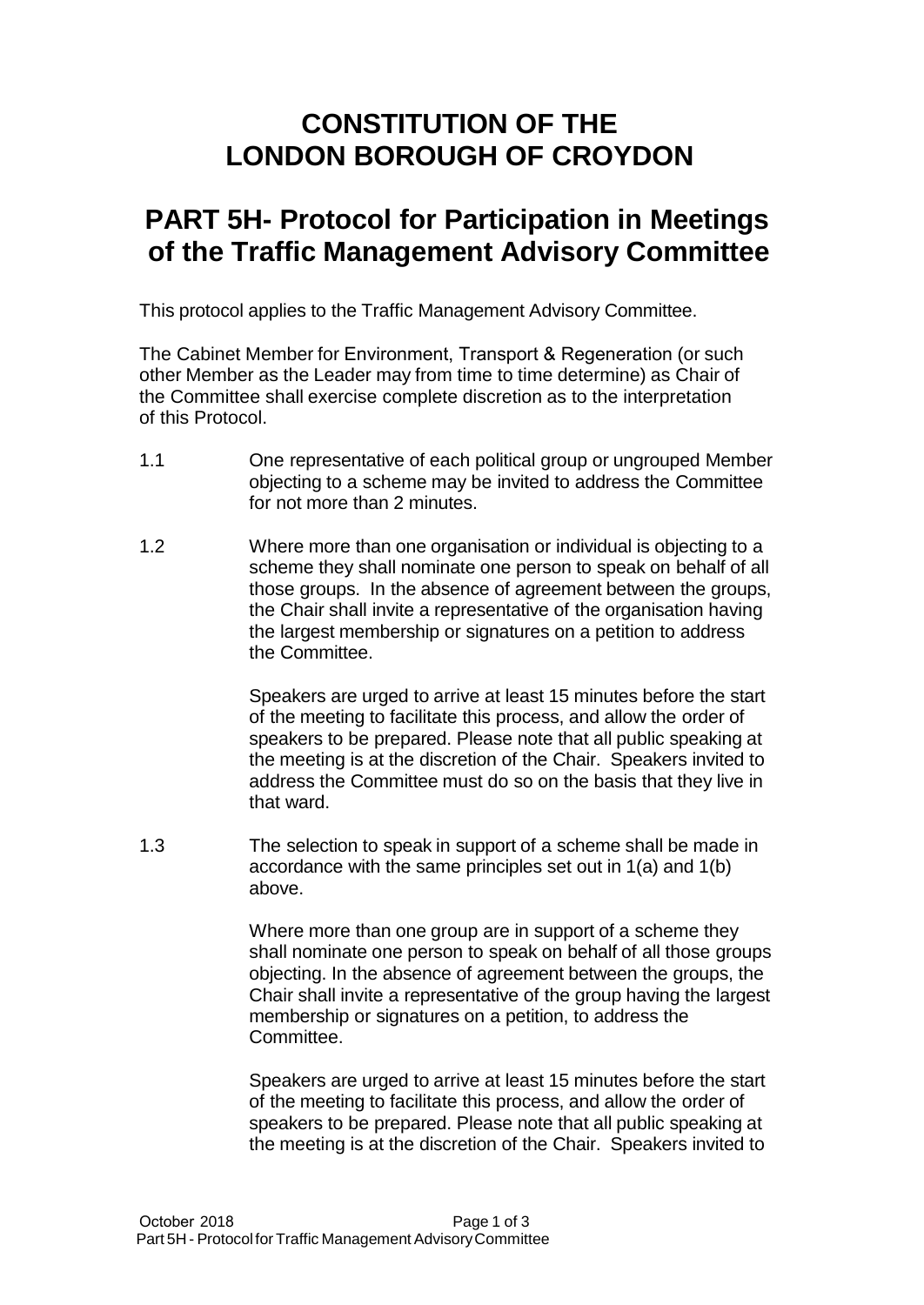address the Committee may do so on the basis that they live in that ward

- 1.4 One representative of the Members elected to represent the Ward shall be entitled to speak for up to 2 minutes in respect of a scheme proposed for any part of their Ward.
- 1.5 The GLA Member and the MP for the constituency in respect of a scheme proposed for any part of their constituency shall each be entitled to speak for up to 2 minutes.
- 1.6 Subject to the prior agreement of the Chair, a speaker representing an organisation recognised by the Council, e.g. the Public Transport Liaison Panel, may be given an opportunity to address the meeting.

## **Procedure**

- 1.7 The procedure at Committee for each agenda item will be at the discretion of the Chair but will usually be as follows:
	- The Council Officers will give a brief introduction to the report;
	- An objector will then be invited to address the meeting for a maximum of 2 minutes;
	- A supporter will be invited to address the meeting for a maximum of 2 minutes.
	- Ward Members and Greater London Authority Members for the area under discussion will then be invited to address the meeting for a maximum of two minutes, with a limit of one objector and one supporter for each agenda item;
	- Members of the Committee will debate the item and make a recommendation to the Cabinet Member for Environment, Transport & Regeneration (or such other Cabinet Member as the Leader may from time to time determine) for consideration.
	- The Cabinet Member for Enviroment, Transport & Regeneration (or such other Cabinet Member as the Leader may from time to time determine) may then, in the Cabinet Members' sole discretion, make the decision or recommend such other steps as the Cabinet Member considers appropriate, including requesting further information or a further report from officers for future consideration.